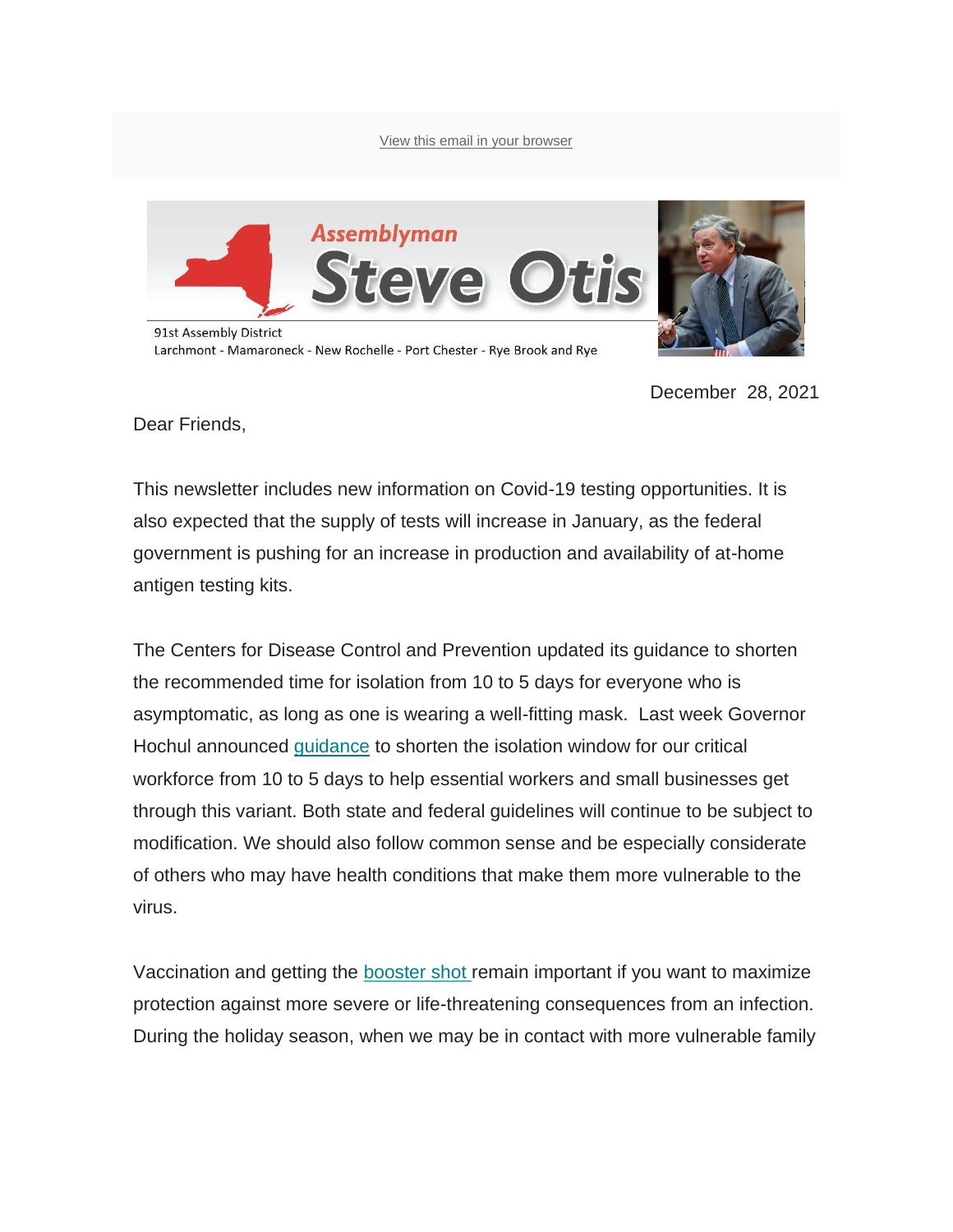and friends, it is especially important to maintain periodic testing or testing after you have been potentially exposed.

Included in this newsletter are:

- Updated testing information
- Assistance for NY Homeowners
- Property tax exemptions allowance
- Village of Mamaroneck Grant for Seawall project
- Upcoming Mamaroneck Library Program

The past two years have been unprecedented and challenging in many ways. Some of those challenges will continue into 2022. My hope is that we meet those challenges with energy and hope in the new year. For you, your family and friends, may 2022 bring the happiness, love and joy that we all hope for in the best of times.

Warm regards,

there

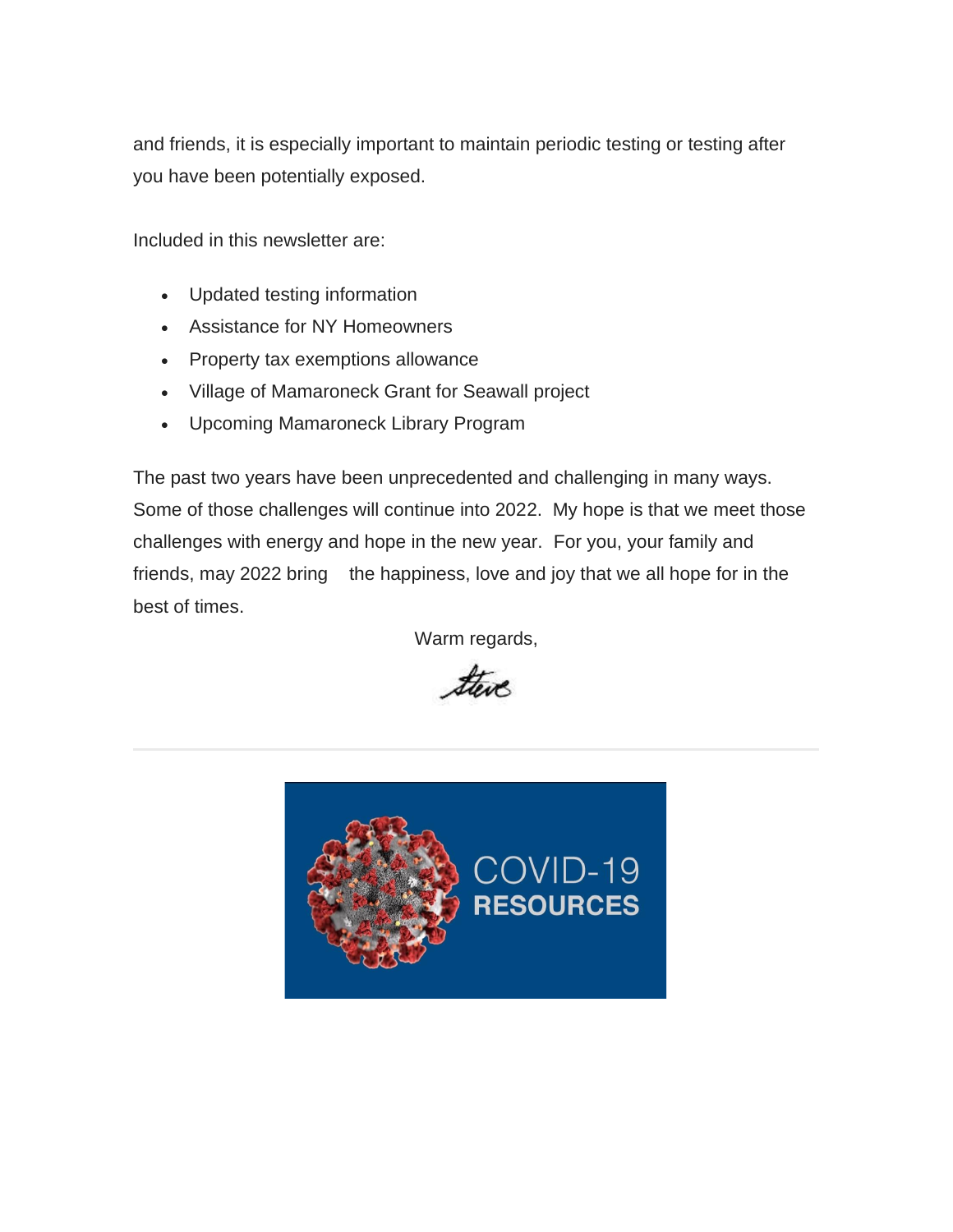#### **Covid-19 Testing Sites**

[NYS Testing Site Directory](https://state.us19.list-manage.com/track/click?u=0fd2b5d67e9ece19a32d2edb5&id=ce118be748&e=de7eb4cfcb) by zip code Call (914) 202-4530 or visit [Westchester Medical Center](https://state.us19.list-manage.com/track/click?u=0fd2b5d67e9ece19a32d2edb5&id=31367516ca&e=de7eb4cfcb) for testing in Valhalla. Visit the [CVS COVID-19 Testing](https://state.us19.list-manage.com/track/click?u=0fd2b5d67e9ece19a32d2edb5&id=9dd9b9f6f1&e=de7eb4cfcb) [Walgreens Drive Thru Testing](https://state.us19.list-manage.com/track/click?u=0fd2b5d67e9ece19a32d2edb5&id=7cfaafe9ae&e=de7eb4cfcb) [Forme Medical W](https://state.us19.list-manage.com/track/click?u=0fd2b5d67e9ece19a32d2edb5&id=d49061044f&e=de7eb4cfcb)hite Plains [City MD](https://state.us19.list-manage.com/track/click?u=0fd2b5d67e9ece19a32d2edb5&id=5ccf74c3a8&e=de7eb4cfcb) Urgent Care Centers

Free PCR COVID-19 testing is available at the Westchester County Center starting Wednesday, December 29. This testing is **appointment only – walk ins will not be accepted.** Appointments will only be available 3 days in advance. Testing is for anyone experiencing symptoms or anyone who has been exposed to someone who tested positive for COVID-19. **The testing is not for travel**. Testing is available for all ages, including children and infants.

Starting around 3:00 P.M today, tests can be scheduled here: [http://www.westchestergov.com/health](https://state.us19.list-manage.com/track/click?u=0fd2b5d67e9ece19a32d2edb5&id=0475f52542&e=de7eb4cfcb)

Testing will be conducted through the below schedule:

- o Dec. 29, 10 a.m. to 4 p.m.
- o Dec. 30, 8 a.m. to 2 p.m.
- o Jan. 3, Noon  $-4$  p.m.
- o Jan. 4, 8 a.m. to 4 p.m.
- o Jan 5, 8 a.m. to 4 p.m.
- o Jan 6, 8 a.m. to 4 p.m.
- o Jan 7, 8 a.m. to 4 p.m.
- o Jan. 10, 8 a.m. to 4 p.m.
- o Jan. 11, 8 a.m. to 4 p.m.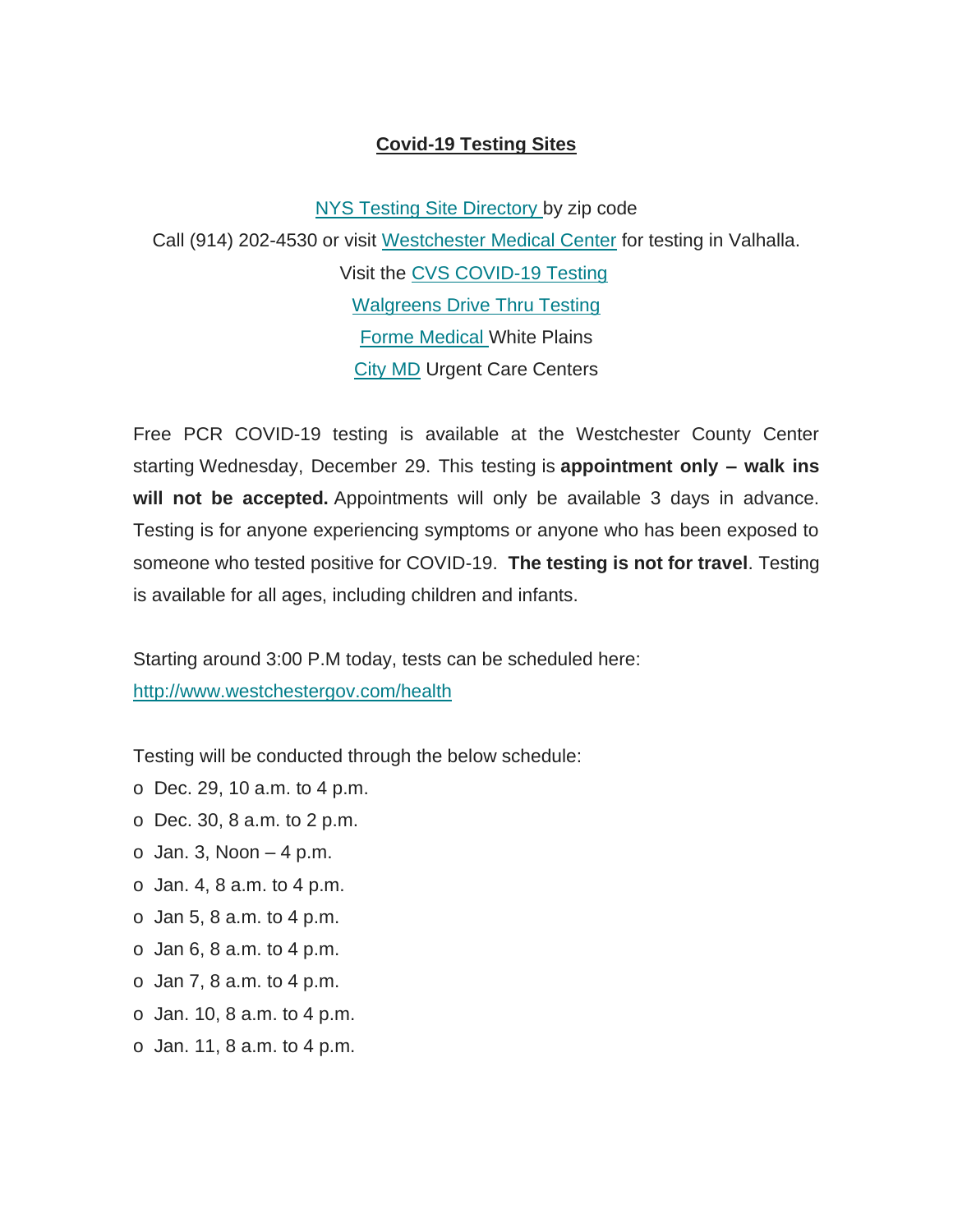Municipalities will also be distributing KN95 masks. Masks are also available for pick up on Wednesday, the 29<sup>th</sup> between 9:00 AM - 2:00 PM at 35 Walker Road in Valhalla.



## **First in the Nation \$539 M Homeowner Assistance Fund for Eligible New Yorkers at Risk of Foreclosure or Displacement**

Funding Will Help Low- and Moderate-Income Homeowners Impacted by the Pandemic Stay in Their Homes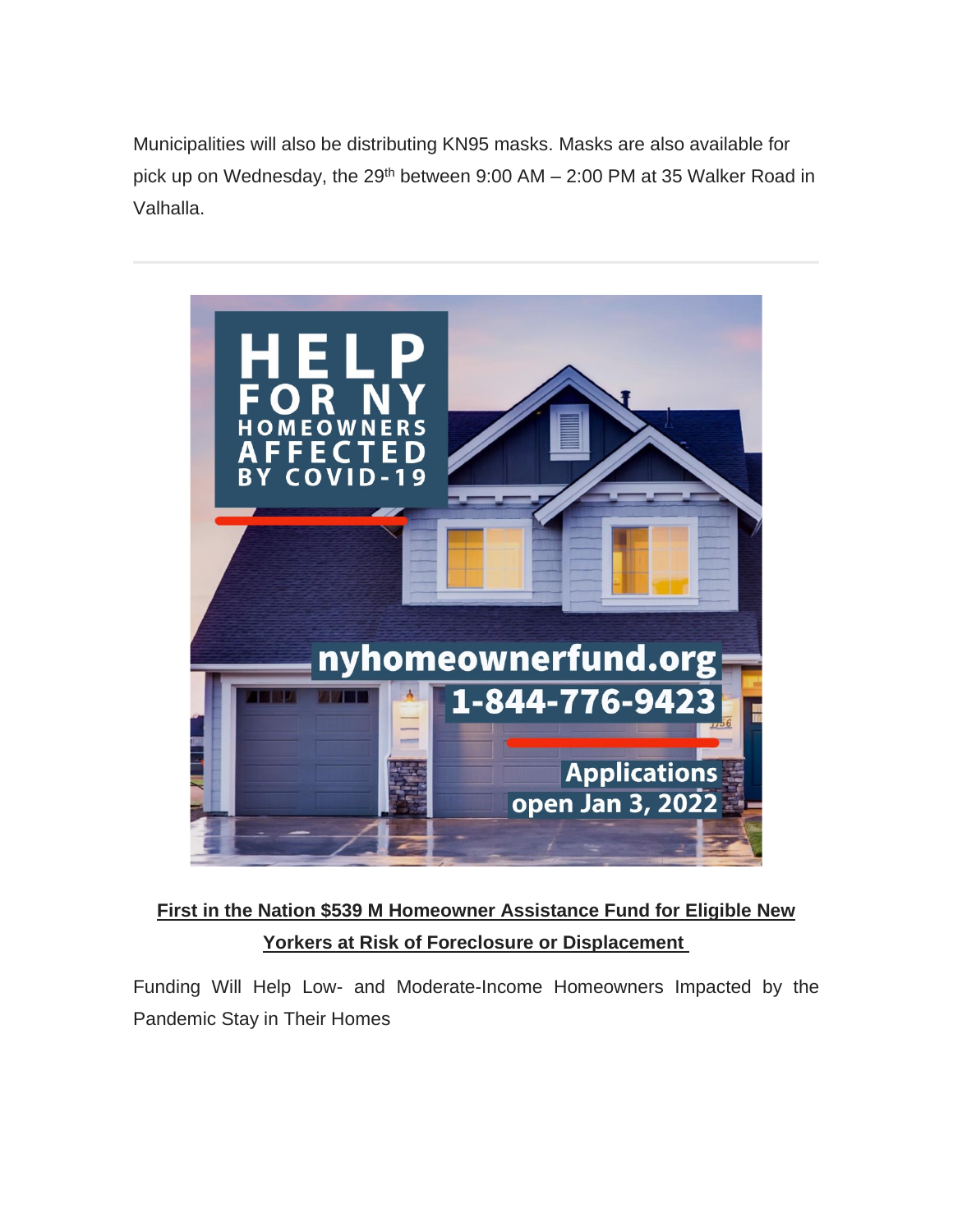To Learn More, Residents Can Visit the **[HAF Website](https://state.us19.list-manage.com/track/click?u=0fd2b5d67e9ece19a32d2edb5&id=9117ad7109&e=de7eb4cfcb) or Contact the New York State** Homeowners Assistance Fund Call Center at 1-844-77-NYHAF

Applications Accepted Beginning Monday, Jan. 3, 2022

Governor Kathy Hochul today announced that New York State is the first state in the nation to receive U.S. Department of the Treasury's approval to launch its Homeowner Assistance Fund, a program that will provide up to \$539 million to help eligible homeowners avert mortgage delinquency, default, foreclosure, and displacement. Applications will be accepted beginning Monday, Jan. 3, 2022.

[https://www.nyhomeownerfund.org](https://state.us19.list-manage.com/track/click?u=0fd2b5d67e9ece19a32d2edb5&id=7271b4f599&e=de7eb4cfcb)

#### **Supporting Vulnerable Homeowners Amid Winter Surge**

Governor Hochul signed an [Executive](https://state.us19.list-manage.com/track/click?u=0fd2b5d67e9ece19a32d2edb5&id=d7275c0e62&e=de7eb4cfcb) Order to help support vulnerable homeowners amid the current surge of COVID-19 cases. The Executive Order allows local governments to lift an in-person renewal requirement for property tax exemptions for low-income senior citizens and persons with disabilities.

Under the Governor's Executive Order, local governments can automatically renew 2022 benefits for all property owners who received the benefit in 2021 unless the locality has reason to believe an individual has changed their primary address, added another owner to the deed, transferred the property to a new owner, or passed away.

## **Mayer and Otis Announce the Village of Mamaroneck to Receive \$450,000 Grant for Mamaroneck Harbor Seawall Project through New York State's Environmental Protection Fund Local Waterfront Revitalization Program**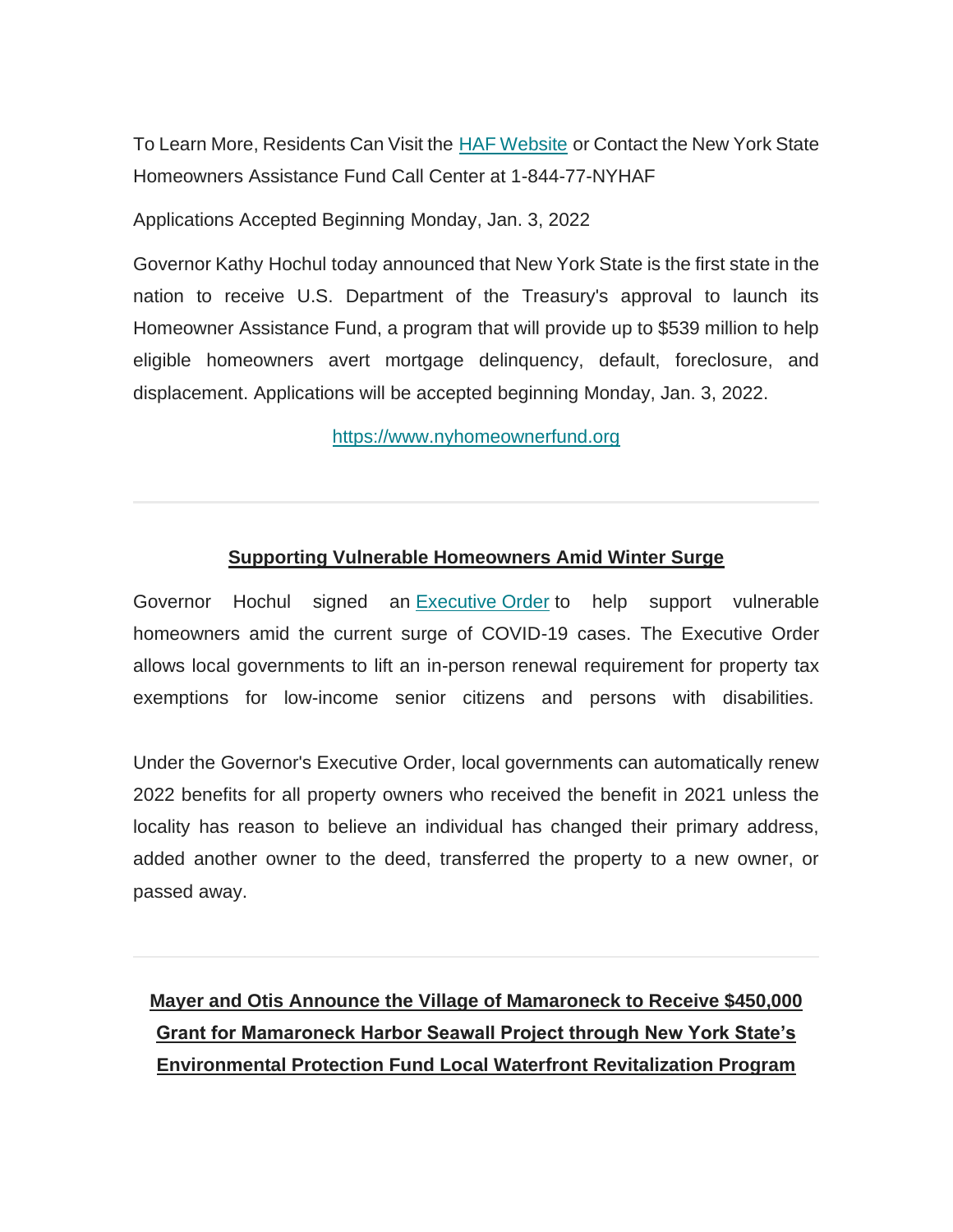Senator Shelley Mayer (SD-37) and Assemblyman Steve Otis (AD-91) announce that the Village of Mamaroneck will be the recipient of a \$450,000 grant from New York State for the Mamaroneck Harbor Seawall Project. The grant, which is funded by the New York State Department of State through the State's Environmental Protection Fund will provide funding for the design phase of the damaged stone seawall at Harbor Island Park.

**Senator Mayer said, "I am so pleased the Village of Mamaroneck will receive** significant funding for the reconstruction of the Harbor Seawall. This project will help mitigate flooding and restore a crucial recreational space for Mamaroneck residents and those throughout the region. We have much work to do to ensure our communities increase their resiliency in the face of increasingly severe and frequent storms. This grant underscores New York's commitment to helping communities make those investments."

**Assemblyman Otis said**, "Mamaroneck's waterfront is a vital part of the life and history of the village. Maintaining and investing in our coastal infrastructure is essential to protecting Mamaroneck's use of our Sound Shore for the community. This major state grant will help in that effort. We are very appreciative of the support of Governor Hochul and the NYS Department of State in supporting this project."

**Village of Mamaroneck Mayor Tom Murphy said**, "This grant will allow our residents to safely enjoy their waterfront. I wish to thank Senator Mayer and Assemblyman Otis for their leadership and efforts on behalf of Mamaroneck."

When complete, the project will provide flood and erosion control and address structural integrity concerns at the foot of the harbor, improving resiliency to Mamaroneck's waterfront community and encourage additional waterfront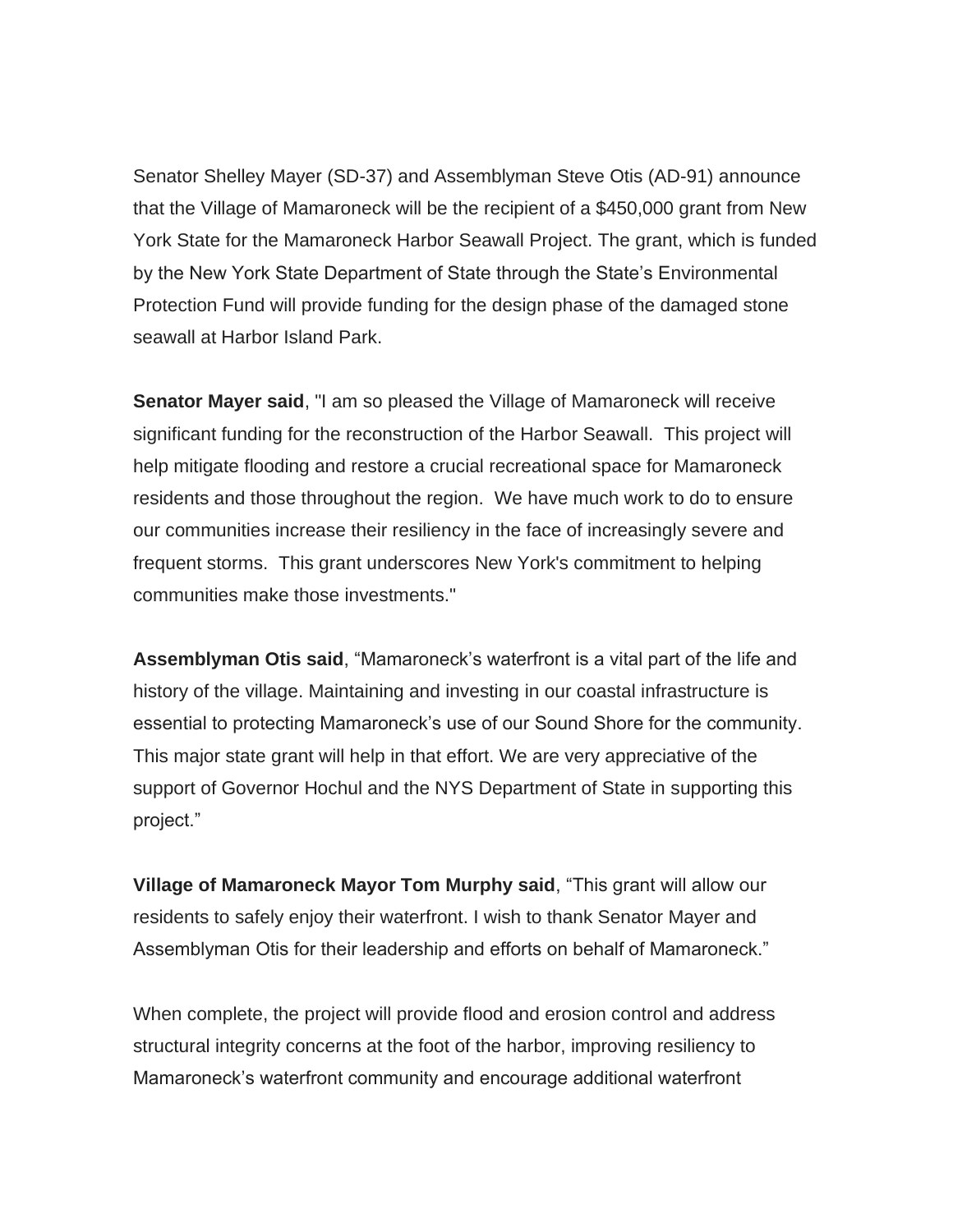recreational activities for residents and visitors. The grant will be matched by \$150,000 of village funds.

The \$450,000 grant is part of Governor Kathy Hochul's recent announcement of more than \$525 million in economic and community development funding through Round XI of the Regional Economic Development Council Initiative. This includes grants awarded through the NYS Department of State's Local Waterfront Revitalization Program funded under Title 11 of the Environmental Protection Fund.

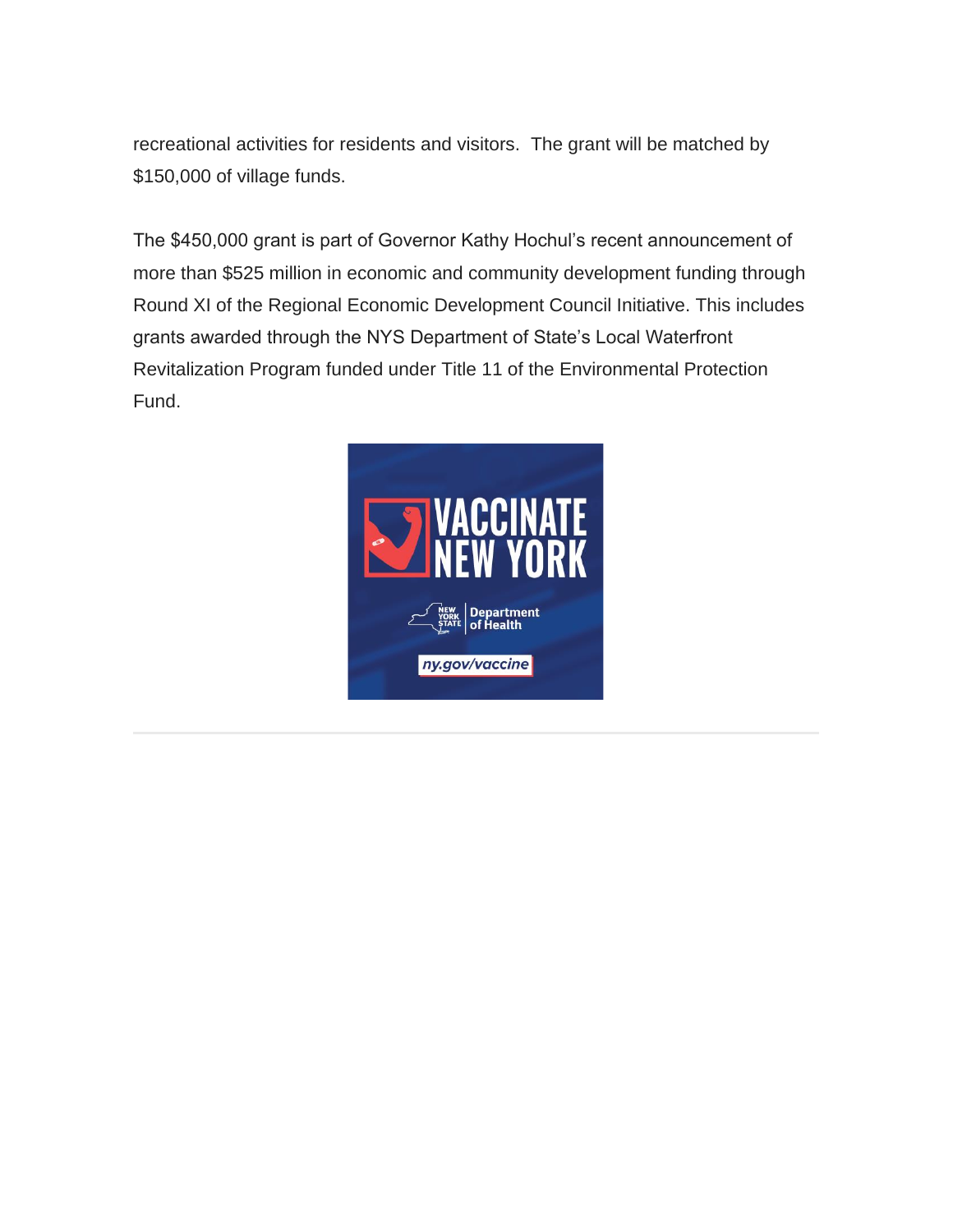# **THE DOGS OF CHERNOBYL: 35 YEARS LATER A STORY OF HOPE AND RESILIENCE Sponsored by Friends of Mamaroneck Library** WEDNESDAY, JANUARY 5, 2022 @ 7PM ON ZOOM **REGISTER AT MAMARONECKLIBRARY.ORG/EVENTS**

### **Presented by Stephen Quandt**



Through the use of video, photos, narration and humor Stephen tells about his service caring for the newest generation of dogs remaining in the still radioactive 30 kilometer "forbidden zone" perimeter of the shuttered Chernobyl plant.

"This presentation blew me away. Quandt's humorous and lighthearted telling of his experience working with the dogs and the people who remain at the Chernobyl site is truly an emotional uplifter." - Amber, Librarian

While Stephen was with the ASPCA, he met Dr. Jennifer Betz who became a good friend and later became the Medical Director of the Dogs of Chernobyl project which he joined in 2019. Since then Stephen worked for the Animal Care Centers of New York City and has a private practice.

This program is co-sponsored with John C. Hart and Harrison Public Libraries.